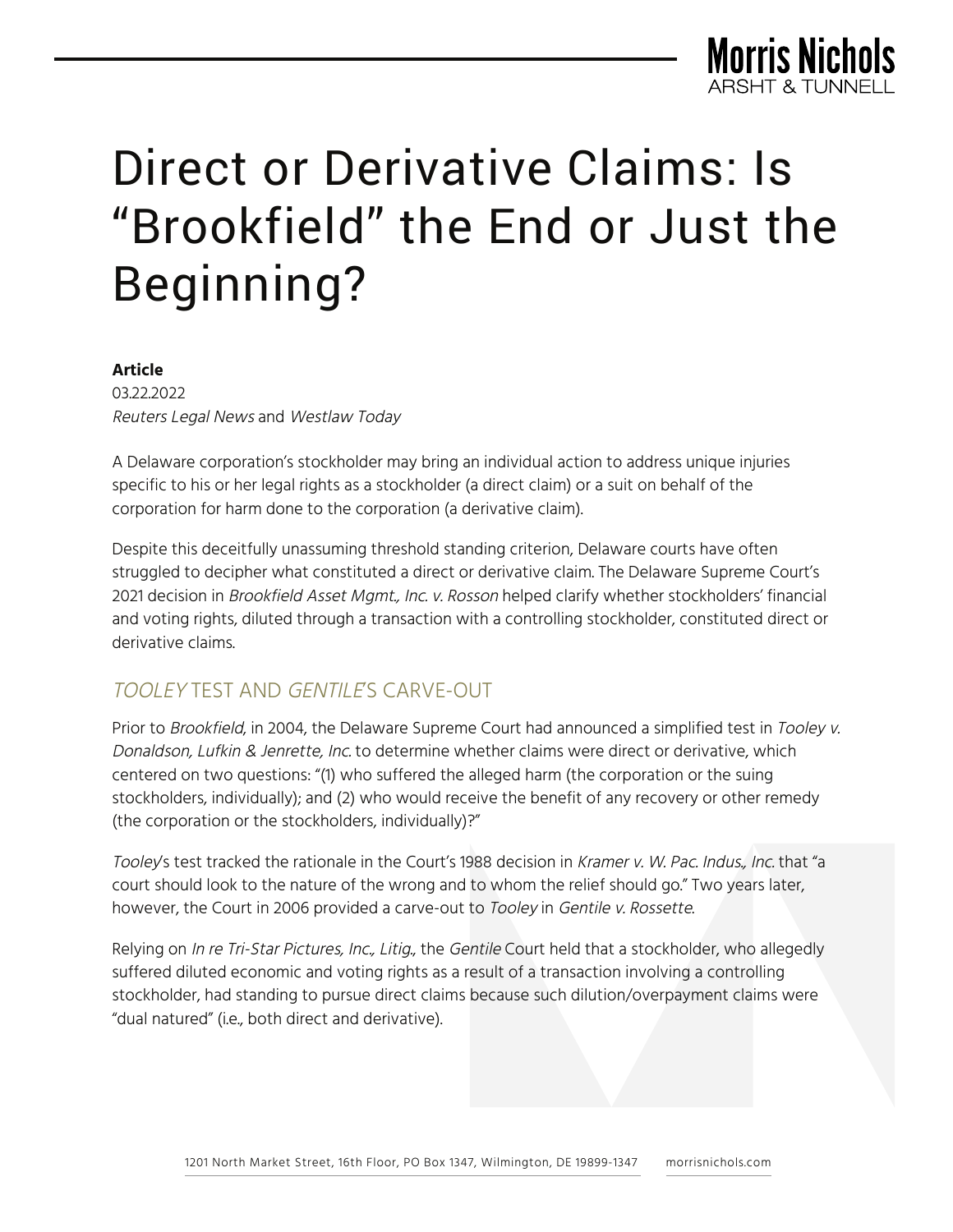

### **Direct or Derivative Claims: Is "Brookfield" the End or Just the Beginning?**

Though all stockholders shared derivatively in the economic harm, the loss of voting rights constituted a unique harm suffered by the stockholders directly. Because of Gentile's holding, this dual natured exception created palpable tension between it, *Tooley*, and their progeny – often proving difficult to apply — until Brookfield was decided 15 years later.

# DELAWARE SUPREME COURT'S DECISION IN BROOKFIELD

In Brookfield, stockholders challenged a company's private placement of stock to its controlling stockholder because the transaction allegedly diluted both the financial and voting interests of the minority stockholders. After the stockholders filed their complaint, the controlling stockholder acquired the company's remaining shares in a merger.

The defendants moved to dismiss, arguing that dilution claims were "entirely derivative" under the Tooley test and that the stockholders lacked standing to bring derivative claims after a merger. Although the Court of Chancery agreed that the stockholders' dilution/ overpayment claims were derivative under Tooley, it denied the motion to dismiss because the stockholders stated a direct claim under Gentile's exception.

On interlocutory appeal, the defendants/appellants renewed their argument that the stockholders' claims were derivative under Tooley and contended that Gentile should be overruled. The Delaware Supreme Court ultimately agreed and reversed the Court of Chancery's decision, holding that "the corporation overpayment/ dilution Gentile claims ... are exclusively derivative under Tooley and that Gentile ... should be overruled." The Court noted that the tension between Gentile and Tooley, Gentile's superfluous "carve-out" given Revlon, Inc. v. MacAndrews & Forbes Hidgs., Inc., and the potential for double-recovery under Gentile warranted overruling it.

# NUANCES OF BROOKFIELD

The Court's decision in *Brookfield* brought much needed clarity to the application of Tooley, both generally and to overpayment/ dilution claims in particular, and helped reconcile two divergent lines of cases, Tri-State and Kramer, by overruling the Court's prior decision in Gentile. Yet, this newfound clarity opened the door to nuances that *Brookfield* did not address, particularly as to claims that do not neatly fit as dilution/overpayment claims.

Courts have begun to grapple with these nuances by focusing their analysis through Brookfield's lens. This year, for instance, in In re MultiPlan Corp. S'holders Litig. (2022), the Court dealt with whether to characterize SPAC shareholders' redemption rights claim as direct or derivative on a motion to dismiss. Citing *Brookfield*, the Court distinguished the redemption rights claim from a typical overpayment/dilution case because the harm — impairing stockholders' ability to exercise their redemption rights — and the resulting damages would run to the stockholders, not the company. As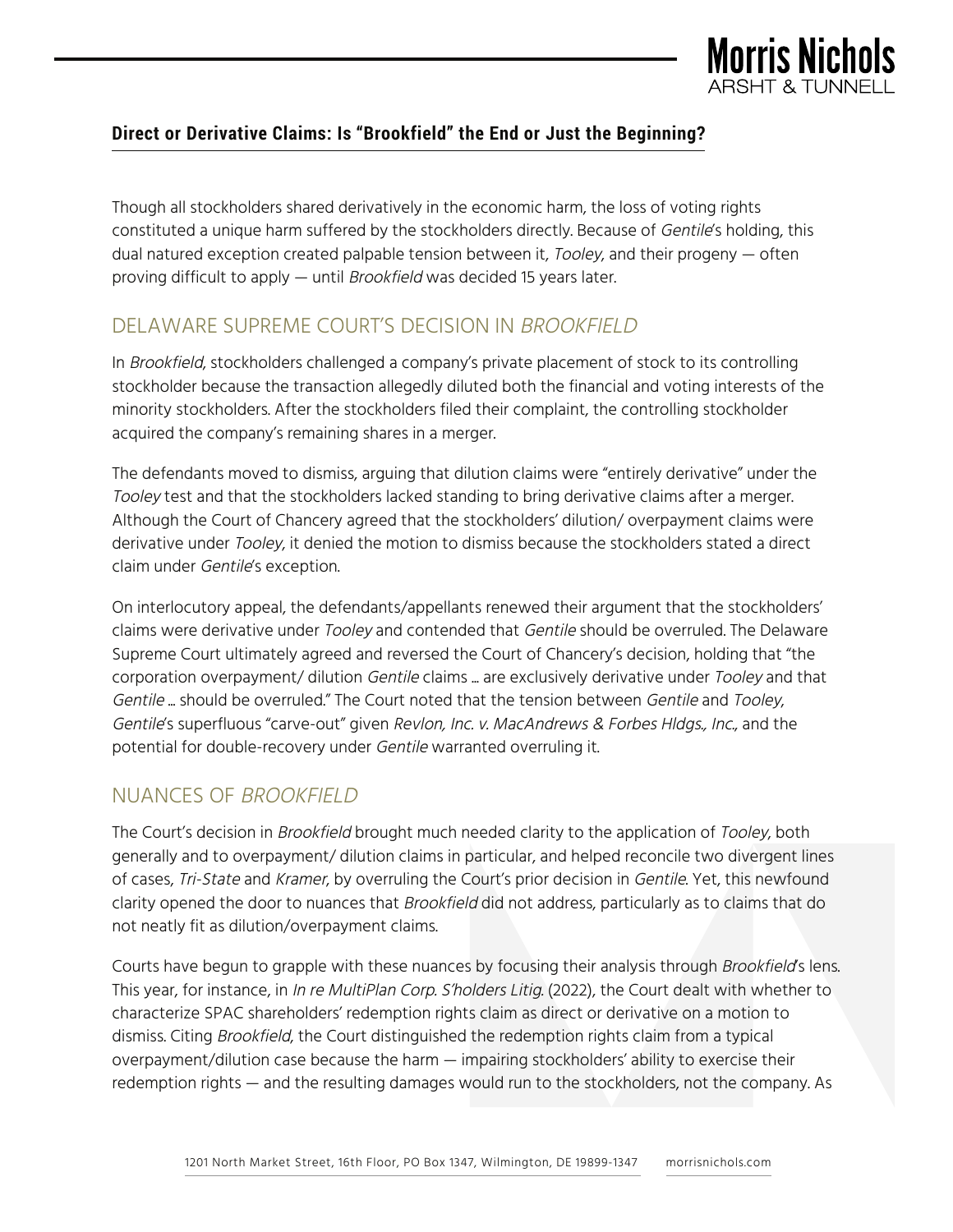

### **Direct or Derivative Claims: Is "Brookfield" the End or Just the Beginning?**

a result, the Court held that the redemption rights claim was direct.

Brookfield also left open the possibility that dilution claims could still be considered direct claims under a Revlon analysis. Revlon, another bedrock Delaware case from 1986, provided that enhanced scrutiny applied to board decisions in three scenarios, as summarized by the Delaware Supreme Court's decision in Paramount Commc'ns, Inc. v. QVC Network, Inc. (1994): (1) "when a corporation initiates an active bidding process seeking to sell itself or to effect a business reorganization involving a clear break-up of the company"; (2) "where, in response to a bidder's offer, a target abandons its long-term strategy and seeks an alternative transaction involving the break-up of the company"; or (3) when approval of a transaction results in a "sale or change of control."

Before Brookfield, the Court, when determining whether a claim was direct or derivative, noted in El Paso Pipeline GP Co., L.L.C. v. Brinckerhoff (2016) that "Revlon already accords a direct claim to stockholders when a transaction shifts control of a company from a diversified investor base to a single controlling stockholder." Picking up on Brinckerhoff's reference, the Brookfield Court specifically called out this third Revlon scenario to address harm that would be considered uniquely felt by stockholders who lost control through dilution.

In overruling Gentile, the Court provided that there was "no practical need for the Gentile carve-out" because "[o]ther legal theories, e.g., Revlon, provide a basis for a direct claim for stockholders to address fiduciary violations in a change of control context." This was particularly true "when a transaction shift[ed] control of a company [from] a diversified investor base to a single controlling stockholder." Thus, these types of Revlon claims appeared to remain direct claims under Brookfield.

Recently, the Court of Chancery has picked up on the invitation to review alleged dilution claims under the Revlon framework. In KZ Cap. Gen. Trading LLC v. Petrossov (2022), a plaintiff stockholder brought, among other things, a direct claim for "economic and voting power dilution" against the director defendants premised on their allegedly misleading disclosures surrounding an outsider's investment in the company. The  $KZ$  Cap. Court, in denying defendants' motion to dismiss, found, in the circumstances present there, the plaintiff had stated a direct claim under Revlon by pleading sufficient facts creating a reasonable inference that the disputed transaction shifted control from a diversified group to a single stockholder.

# TAKEAWAY

Although Brookfield is still in its infancy, the ripple effects have already begun to take root in Delaware law. Only time will tell how the courts will apply and interpret *Brookfield* when determining future creative claims seeking direct damages. Yet, if *MultiPlan* and KZ Cap. are any indication of things to come, Brookfield appears to have provided the courts with enough general guidance to make appropriate determinations on these issues thus far.